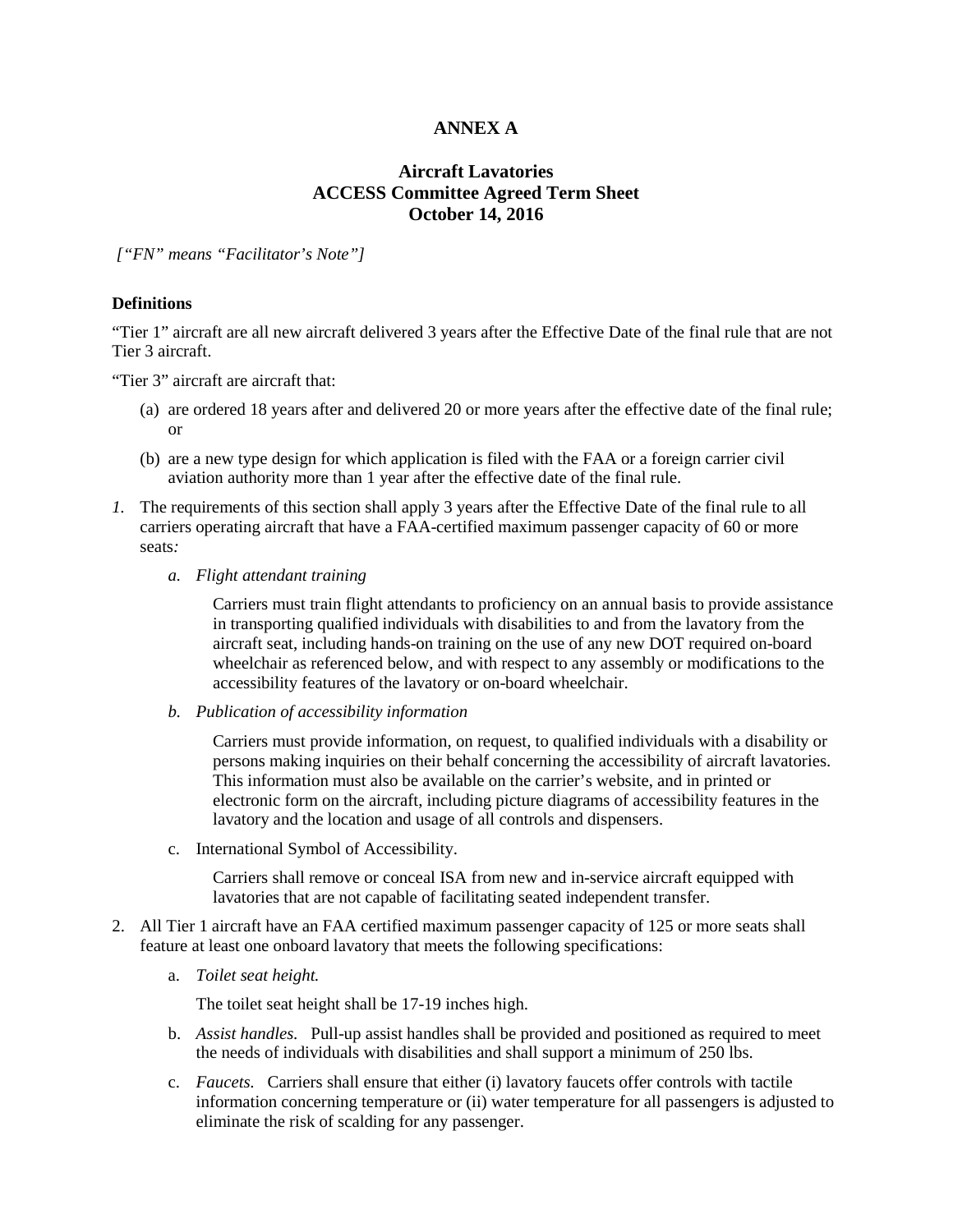Automatic or hand-operated faucets shall dispense water for a minimum of approximately 5 seconds for each application or while the hand is below the faucet.

d. *Flush control*

*For Tier 1, there shall be no requirement to modify the location of flush controls, but location* information shall be made available to passengers through informational cards upon request, and online [if applicable].

For Tier 3, flush controls shall be accessible to a qualified individual with a disability by a 5 percentile female from a seated position.

- e. *Attendant call buttons.* Attendant call buttons shall be provided in the lavatory [and accessible to an individual seated on the toilet].
- f. *Lavatory controls and dispensers.*

Lavatory controls and dispensers, if any, shall be tactilely discernible when reasonably available. Information regarding location and use of all other lavatory controls and dispensers shall be made available through informational cards on request, verbally through flight attendants, online, or by phone and TTY where those services are ordinarily provided.

- g. *Door sill.* The lavatory door sill shall provide minimum obstruction to the passage of the onboard wheelchair across the sill while preventing the leakage of fluids from the lavatory floor and trip hazards during an emergency evacuation.
- h. *Sharps/bio-waste.* Carriers shall develop and, upon request, inform passengers of trash disposal procedures/processes for sharps/bio-waste**.**
- i. *Door locks*. The door lock must be accessible by a  $5<sup>th</sup>$  percentile female seated on the OBW, if any, within the lavatory compartment**.**
- j. *Toe clearance:*

Tier 1: Toe clearance shall not be reduced from current measurements [explain/discuss in preamble]

Tier 3: Toe space not specified per se but determined by performance specification for Tier 3 accessibility re  $95<sup>th</sup>$  percentile male (see footnote)<sup>1</sup>

- k. Visual barrier: Covered aircraft shall include a visual barrier that shall be provided upon request of a passenger with a disability. Such barrier shall provide passengers with disabilities using the lavatory (with the lavatory door possibly open) a level of privacy substantially equivalent to that provided to ambulatory users. For retrofit lavatories, there shall be no requirement to install a visual barrier if doing so will obstruct the visibility of exit signs.
- l. Where reasonably available in the supplier catalog, and if such parts are certified for the applicable aircraft type, operable parts installed in a lavatory covered by this rule shall be operable with one hand and shall not require tight grasping, pinching, or twisting of the wrist.
- 3. Retrofit of aircraft

You are not required to retrofit cabin interiors of existing aircraft to comply with the requirements of this section. However, if you replace a lavatory on a single aircraft, you must replace it with an accessible lavatory as defined in section 382.xx (tier I section). Replacement does not cover removing the lavatory for specified maintenance (e.g., corrosion), safety checks, or any other action

<sup>&</sup>lt;sup>1</sup> The referenced section reads as follows: "the accessible lavatory must permit a qualified individual with a disability equivalent in size to a 95 percentile male to approach, enter, maneuver within as necessary to use all lavatory facilities, and leave, by means of the aircraft's on-board wheelchair."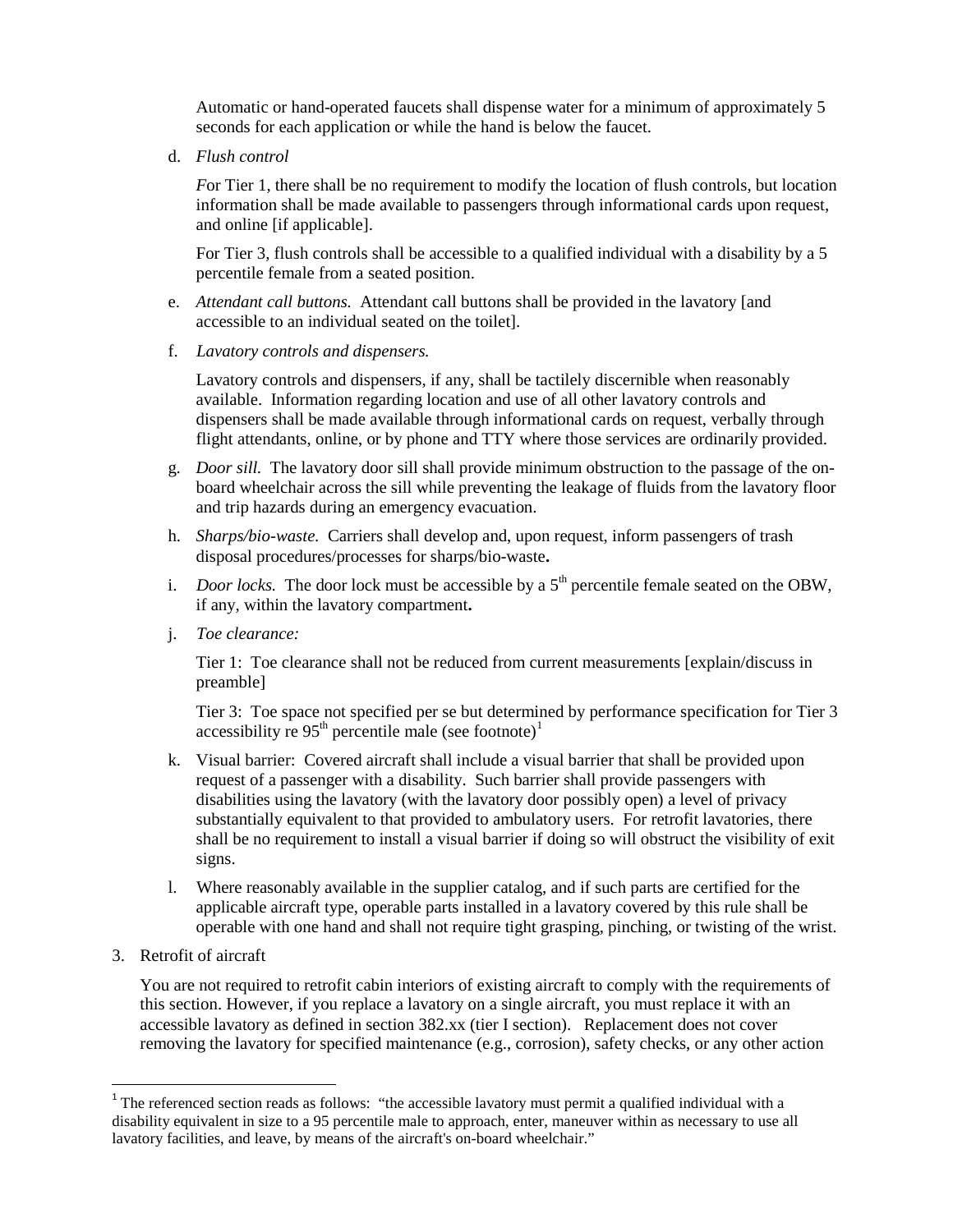that results in returning the same lavatory into service. For retrofit lavatories, there shall be no requirement to install a visual barrier if doing so will obstruct the visibility of exit signs.

- 4. Onboard Wheelchair (OBW)
	- A. New covered single aisle aircraft with 125 FAA maximum certified passenger seats entering service 3 years after the effective date of the Final Rule shall include an onboard wheelchair that meets DOT's standards.
	- B. DOT will consult with advocates, airlines, aircraft manufacturers, manufacturers of OBW, flight attendant association(s) and other stakeholders in developing these standards.
	- C. The purpose of the onboard wheelchair standards that will be developed by DOT is to improve the safety of traditional models of OBW, and to establish, if feasible, the specifications for an over-the-toilet OBW design.
	- D. Any new DOT standards for OBW must: (1) permit passage in the aircraft aisle; (2) fit within at least one of the available certified OBW storage spaces (e.g., ceiling, closets) consistent with weight and space limits applicable to each carrier's aircraft models; and (3) shall accomplish its intended functions without requiring modification to interior arrangement, including lavatories.
	- E. If airlines replace an onboard wheelchair on covered aircraft with 125 FAA maximum certified passenger seats 3 years after the effective date of the final rule, then airlines must replace it with an on-board wheelchair that meets the new DOT standards if: (1) it fits within the existing OBW storage spaces consistent with weight and space limits applicable to each carrier's aircraft models; (2) permits passage in the aircraft aisle; and (3) can accomplish its intended functions without requiring modification to interior arrangement, including lavatories.
	- F. DOT will not take action against airlines for the failure by third parties to develop and deliver compliant OBWs so long as airlines demonstrate efforts to obtain OBWs that meet new DOT standards subject to the conditions identified above.
	- G. DOT will include the proposed new standards for an OBW and replacement of OBW on existing aircraft as described above in its notice of proposed rulemaking.
	- H. The target date for completing the standards for the onboard wheelchair is February 2017. Airbus will share OTW-type draft specification for OEM/airline/user group review. Aircraft manufacturers will provide DOT for a nominal collapsed envelope of the OBW in October 2016.

### **[FN: The Advocates' proposal contains detailed specifications for the OBW. Those specifications are best addressed to the OBW task force just mentioned, so are not detailed here.]**